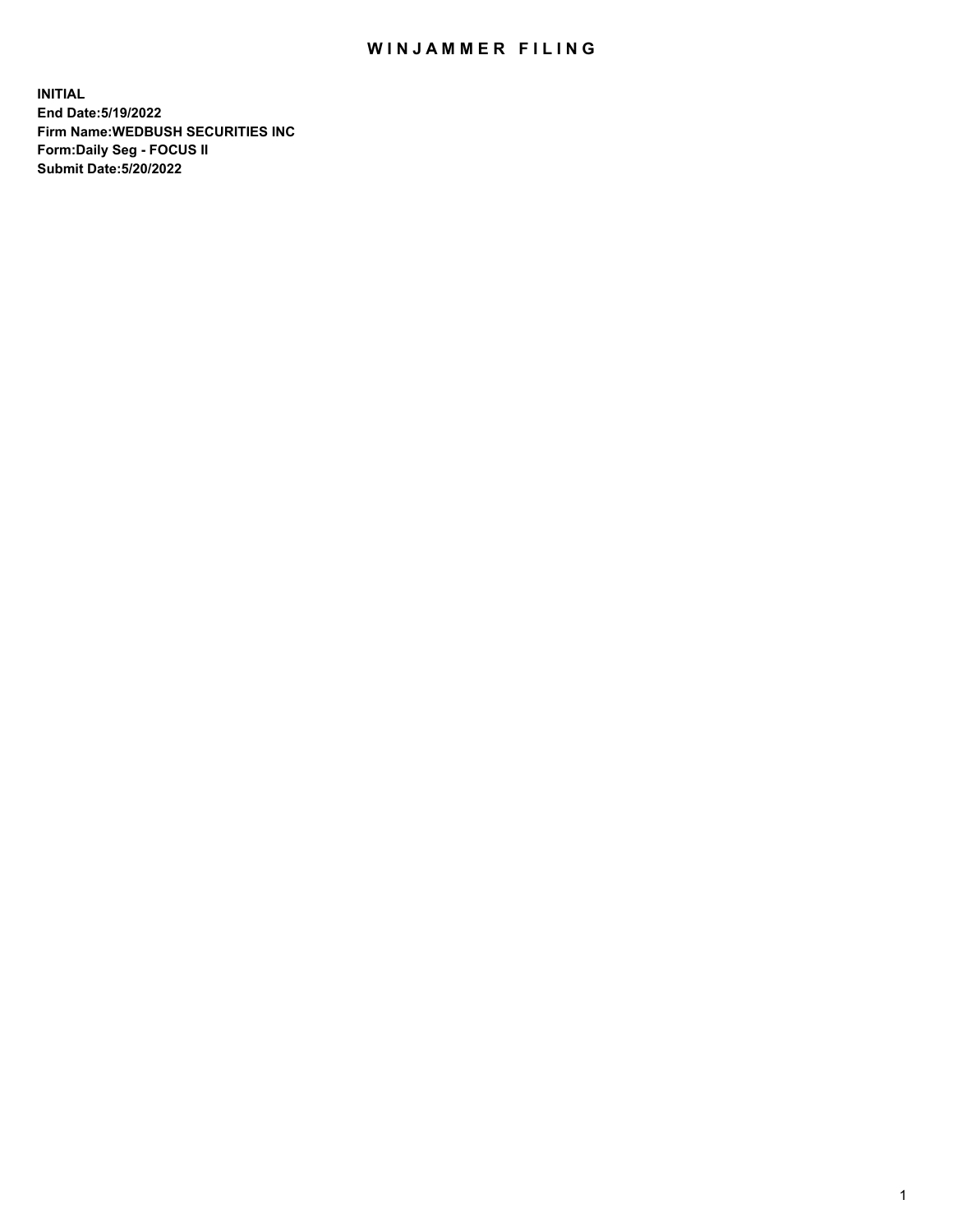**INITIAL End Date:5/19/2022 Firm Name:WEDBUSH SECURITIES INC Form:Daily Seg - FOCUS II Submit Date:5/20/2022 Daily Segregation - Cover Page**

| Name of Company                                                                                                                                                                                                                                                                                                                                                                     | <b>WEDBUSH SECURITIES INC</b>                                                              |
|-------------------------------------------------------------------------------------------------------------------------------------------------------------------------------------------------------------------------------------------------------------------------------------------------------------------------------------------------------------------------------------|--------------------------------------------------------------------------------------------|
| <b>Contact Name</b>                                                                                                                                                                                                                                                                                                                                                                 | <b>Kevin Wirth</b>                                                                         |
| <b>Contact Phone Number</b>                                                                                                                                                                                                                                                                                                                                                         | 312-784-0475                                                                               |
| <b>Contact Email Address</b>                                                                                                                                                                                                                                                                                                                                                        | kevin.wirth@wedbush.com                                                                    |
| FCM's Customer Segregated Funds Residual Interest Target (choose one):<br>a. Minimum dollar amount: ; or<br>b. Minimum percentage of customer segregated funds required:%; or<br>c. Dollar amount range between: and; or                                                                                                                                                            | 19,000,000<br>$\overline{\mathbf{0}}$<br>00                                                |
| d. Percentage range of customer segregated funds required between:% and%.<br>FCM's Customer Secured Amount Funds Residual Interest Target (choose one):<br>a. Minimum dollar amount: ; or<br>b. Minimum percentage of customer secured funds required:% ; or<br>c. Dollar amount range between: and; or<br>d. Percentage range of customer secured funds required between: % and %. | 0 <sub>0</sub><br>1,000,000<br>$\overline{\mathbf{0}}$<br>0 <sub>0</sub><br>0 <sub>0</sub> |
| FCM's Cleared Swaps Customer Collateral Residual Interest Target (choose one):<br>a. Minimum dollar amount: ; or<br>b. Minimum percentage of cleared swaps customer collateral required:%; or<br>c. Dollar amount range between: and; or                                                                                                                                            | $\frac{\frac{0}{0}}{\frac{0}{0}}$                                                          |

d. Percentage range of cleared swaps customer collateral required between:% and%. **0 0**

Attach supporting documents CH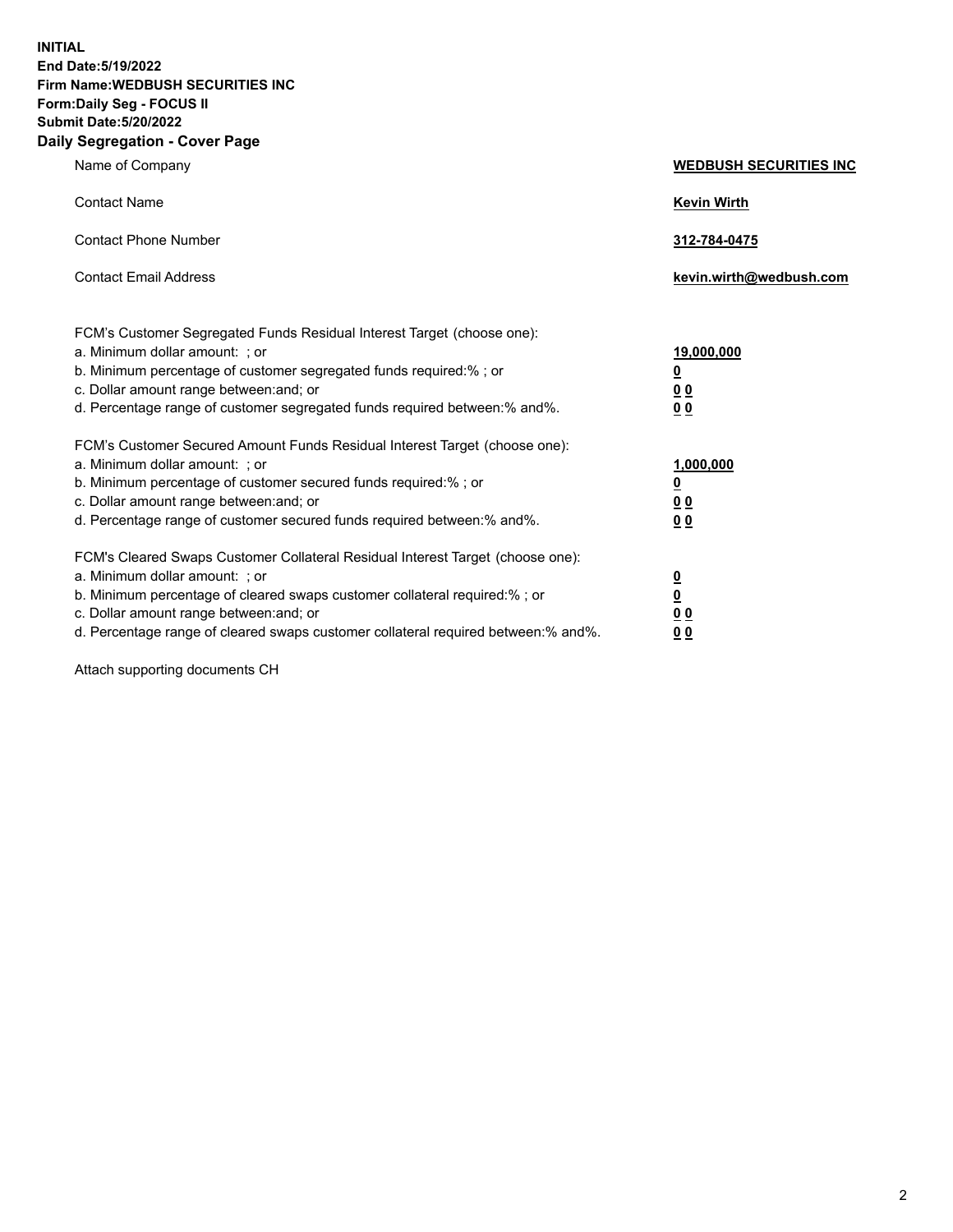**INITIAL End Date:5/19/2022 Firm Name:WEDBUSH SECURITIES INC Form:Daily Seg - FOCUS II Submit Date:5/20/2022 Daily Segregation - Secured Amounts**

|            | Daily Jegregation - Jeculed Aniounts                                                        |                                    |
|------------|---------------------------------------------------------------------------------------------|------------------------------------|
|            | Foreign Futures and Foreign Options Secured Amounts                                         |                                    |
|            | Amount required to be set aside pursuant to law, rule or regulation of a foreign            | $0$ [7305]                         |
|            | government or a rule of a self-regulatory organization authorized thereunder                |                                    |
| 1.         | Net ledger balance - Foreign Futures and Foreign Option Trading - All Customers             |                                    |
|            | A. Cash                                                                                     | 34,894,445 [7315]                  |
|            | B. Securities (at market)                                                                   | $0$ [7317]                         |
| 2.         | Net unrealized profit (loss) in open futures contracts traded on a foreign board of trade   | -1,330,552 <sup>[7325]</sup>       |
| 3.         | Exchange traded options                                                                     |                                    |
|            | a. Market value of open option contracts purchased on a foreign board of trade              | <b>29,107</b> [7335]               |
|            | b. Market value of open contracts granted (sold) on a foreign board of trade                | $0$ [7337]                         |
| 4.         | Net equity (deficit) (add lines 1. 2. and 3.)                                               | 33,593,000 [7345]                  |
| 5.         | Account liquidating to a deficit and account with a debit balances - gross amount           | 4,925 [7351]                       |
|            | Less: amount offset by customer owned securities                                            | 0 [7352] 4,925 [7354]              |
| 6.         | Amount required to be set aside as the secured amount - Net Liquidating Equity              | 33,597,925 [7355]                  |
|            | Method (add lines 4 and 5)                                                                  |                                    |
| 7.         | Greater of amount required to be set aside pursuant to foreign jurisdiction (above) or line | 33,597,925 [7360]                  |
|            | 6.                                                                                          |                                    |
|            | FUNDS DEPOSITED IN SEPARATE REGULATION 30.7 ACCOUNTS                                        |                                    |
| 1.         | Cash in banks                                                                               |                                    |
|            | A. Banks located in the United States                                                       | 19,204,165 [7500]                  |
|            | B. Other banks qualified under Regulation 30.7                                              | 3,024,857 [7520] 22,229,022 [7530] |
| 2.         | Securities                                                                                  |                                    |
|            | A. In safekeeping with banks located in the United States                                   | $0$ [7540]                         |
|            | B. In safekeeping with other banks qualified under Regulation 30.7                          | 0 [7560] 0 [7570]                  |
| 3.         | Equities with registered futures commission merchants                                       |                                    |
|            | A. Cash                                                                                     | 9,340,764 [7580]                   |
|            | <b>B.</b> Securities                                                                        | $0$ [7590]                         |
|            | C. Unrealized gain (loss) on open futures contracts                                         | $0$ [7600]                         |
|            | D. Value of long option contracts                                                           | $0$ [7610]                         |
|            | E. Value of short option contracts                                                          | 0 [7615] 9,340,764 [7620]          |
| 4.         | Amounts held by clearing organizations of foreign boards of trade                           |                                    |
|            | A. Cash                                                                                     | 7,436,044 [7640]                   |
|            | <b>B.</b> Securities                                                                        | $0$ [7650]                         |
|            | C. Amount due to (from) clearing organization - daily variation                             | $0$ [7660]                         |
|            | D. Value of long option contracts                                                           | $0$ [7670]                         |
|            | E. Value of short option contracts                                                          | 0 [7675] 7,436,044 [7680]          |
| 5.         | Amounts held by members of foreign boards of trade                                          |                                    |
|            | A. Cash                                                                                     | 115,142 [7700]                     |
|            | <b>B.</b> Securities                                                                        | $0$ [7710]                         |
|            | C. Unrealized gain (loss) on open futures contracts                                         | $0$ [7720]                         |
|            | D. Value of long option contracts                                                           | 29,107 [7730]                      |
|            | E. Value of short option contracts                                                          | 0 [7735] 144,249 [7740]            |
| 6.         | Amounts with other depositories designated by a foreign board of trade                      | $0$ [7760]                         |
| 7.         | Segregated funds on hand                                                                    | $0$ [7765]                         |
| 8.         | Total funds in separate section 30.7 accounts                                               | 39,150,079 [7770]                  |
| 9.         | Excess (deficiency) Set Aside for Secured Amount (subtract line 7 Secured Statement         | 5,552,154 [7380]                   |
|            | Page 1 from Line 8)                                                                         |                                    |
| 10.<br>11. | Management Target Amount for Excess funds in separate section 30.7 accounts                 | 1,000,000 [7780]                   |
|            | Excess (deficiency) funds in separate 30.7 accounts over (under) Management Target          | 4,552,154 [7785]                   |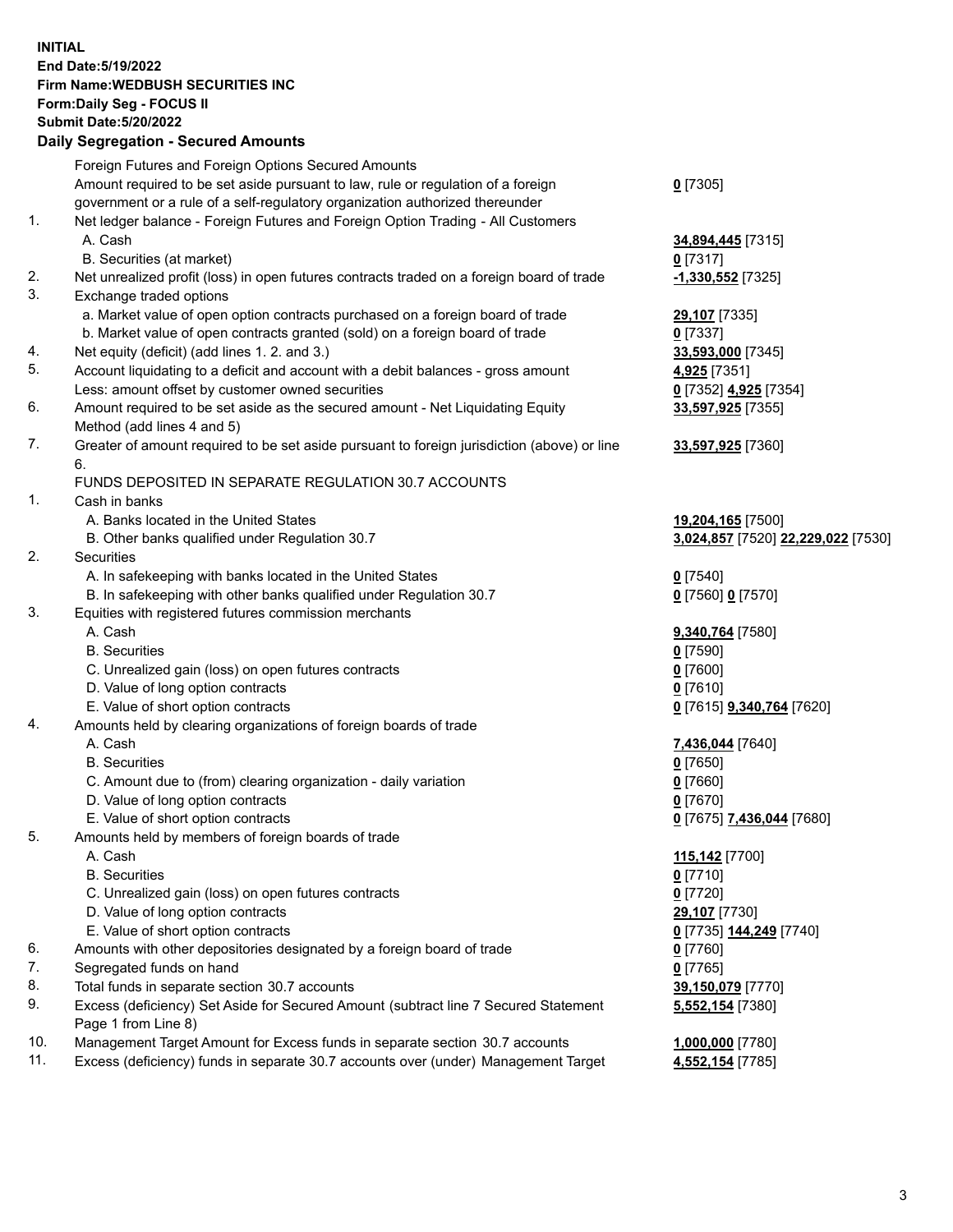|     | <b>INITIAL</b>                                                                      |                                  |
|-----|-------------------------------------------------------------------------------------|----------------------------------|
|     | End Date: 5/19/2022                                                                 |                                  |
|     | <b>Firm Name: WEDBUSH SECURITIES INC</b>                                            |                                  |
|     | Form: Daily Seg - FOCUS II                                                          |                                  |
|     | <b>Submit Date: 5/20/2022</b>                                                       |                                  |
|     | Daily Segregation - Segregation Statement                                           |                                  |
|     | SEGREGATION REQUIREMENTS(Section 4d(2) of the CEAct)                                |                                  |
| 1.  | Net ledger balance                                                                  |                                  |
|     | A. Cash                                                                             | 1,452,905,953 [7010]             |
|     | B. Securities (at market)                                                           | 168,986,141 [7020]               |
| 2.  | Net unrealized profit (loss) in open futures contracts traded on a contract market  | 1,066,687,327 [7030]             |
| 3.  | Exchange traded options                                                             |                                  |
|     | A. Add market value of open option contracts purchased on a contract market         | 7,726,796,346 [7032]             |
|     | B. Deduct market value of open option contracts granted (sold) on a contract market | -5,297,177,835 [7033]            |
| 4.  | Net equity (deficit) (add lines 1, 2 and 3)                                         | 5,118,197,932 [7040]             |
| 5.  | Accounts liquidating to a deficit and accounts with                                 |                                  |
|     | debit balances - gross amount                                                       | 8,541,057 [7045]                 |
|     | Less: amount offset by customer securities                                          | -8,069,290 [7047] 471,767 [7050] |
| 6.  | Amount required to be segregated (add lines 4 and 5)                                | 5,118,669,699 [7060]             |
|     | FUNDS IN SEGREGATED ACCOUNTS                                                        |                                  |
| 7.  | Deposited in segregated funds bank accounts                                         |                                  |
|     | A. Cash                                                                             | 776,363,650 [7070]               |
|     | B. Securities representing investments of customers' funds (at market)              | $0$ [7080]                       |
|     | C. Securities held for particular customers or option customers in lieu of cash (at | 457,146 [7090]                   |
|     | market)                                                                             |                                  |
| 8.  | Margins on deposit with derivatives clearing organizations of contract markets      |                                  |
|     | A. Cash                                                                             | 927,401,487 [7100]               |
|     | B. Securities representing investments of customers' funds (at market)              | 923,596,001 [7110]               |
|     | C. Securities held for particular customers or option customers in lieu of cash (at | 164,672,979 [7120]               |
|     | market)                                                                             |                                  |
| 9.  | Net settlement from (to) derivatives clearing organizations of contract markets     | -58,651,050 [7130]               |
| 10. | Exchange traded options                                                             |                                  |
|     | A. Value of open long option contracts                                              | 7,726,796,346 [7132]             |
| 11. | B. Value of open short option contracts                                             | -5,297,177,835 [7133]            |
|     | Net equities with other FCMs<br>A. Net liquidating equity                           |                                  |
|     | B. Securities representing investments of customers' funds (at market)              | $0$ [7140]<br>$0$ [7160]         |
|     | C. Securities held for particular customers or option customers in lieu of cash (at | $0$ [7170]                       |
|     | market)                                                                             |                                  |
| 12. | Segregated funds on hand                                                            | 3,856,016 [7150]                 |
| 13. | Total amount in segregation (add lines 7 through 12)                                | 5,167,314,740 [7180]             |
| 14. | Excess (deficiency) funds in segregation (subtract line 6 from line 13)             | 48,645,041 [7190]                |
| 15. | Management Target Amount for Excess funds in segregation                            | 19,000,000 [7194]                |
| 16. | Excess (deficiency) funds in segregation over (under) Management Target Amount      | 29,645,041 [7198]                |
|     |                                                                                     |                                  |

16. Excess (deficiency) funds in segregation over (under) Management Target Amount Excess